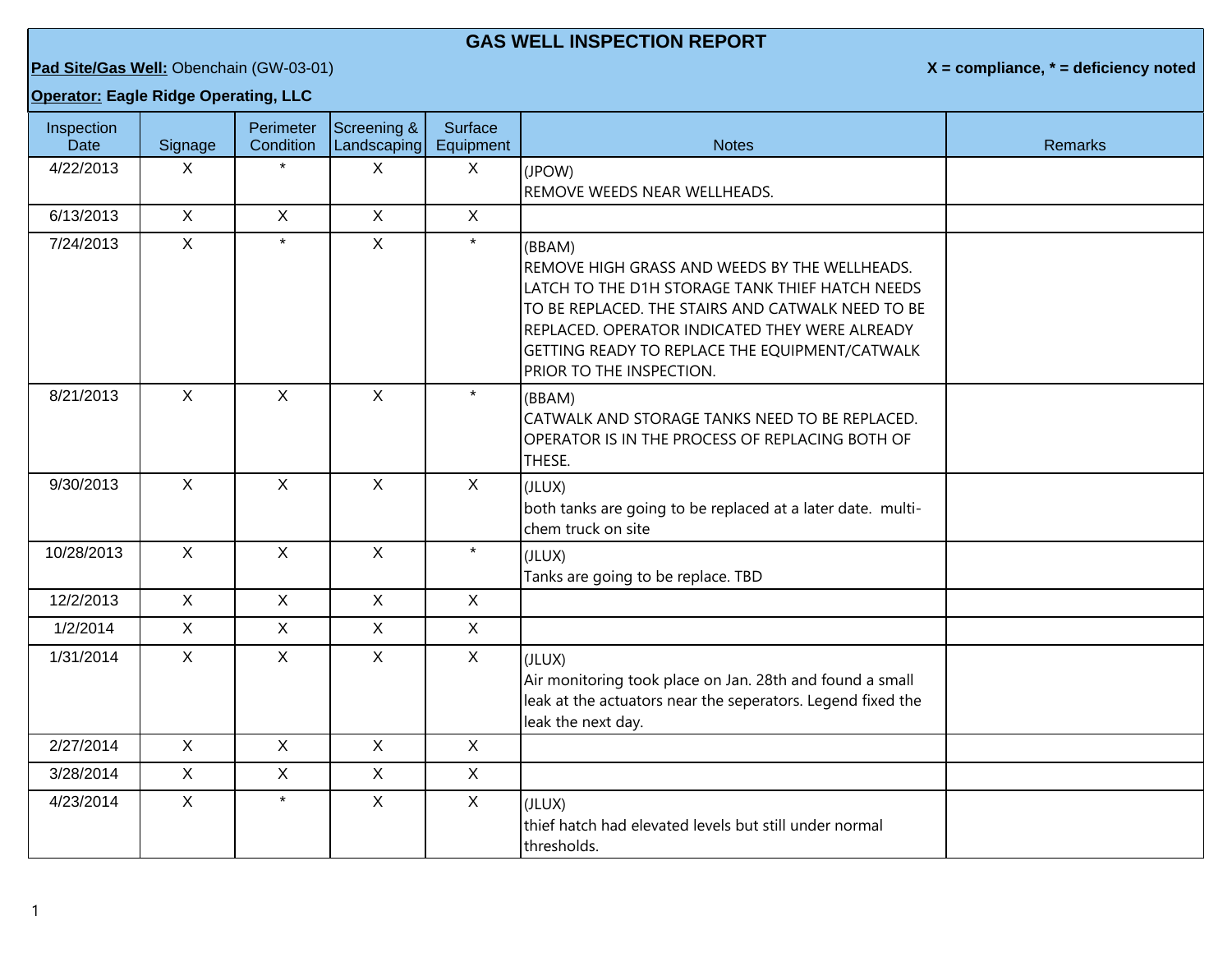| 5/29/2014  | X              | X            | X            | $\mathsf{X}$ | (JLUX)<br>The perimeter fencing around the pad site is complete. The<br>landscaping of trees and schrubs has started.                                                                                                                                                                                                              |  |
|------------|----------------|--------------|--------------|--------------|------------------------------------------------------------------------------------------------------------------------------------------------------------------------------------------------------------------------------------------------------------------------------------------------------------------------------------|--|
| 6/23/2014  | $\mathsf{X}$   | $\star$      | X            | $\mathsf{X}$ | (JLUX)<br>water truck onsite, tall weeds are present alongside the new<br>fence. Air monitoring was at normal operating levels.                                                                                                                                                                                                    |  |
| 7/16/2014  | $\mathsf{X}$   | $\mathsf{X}$ | $\mathsf{X}$ | $\mathsf{X}$ |                                                                                                                                                                                                                                                                                                                                    |  |
| 8/8/2014   | $\mathsf{X}$   | $\mathsf{X}$ | $\mathsf{X}$ | $\mathsf{X}$ | (JLUX)<br>the wellhead had no leaks. the thief hatch was replaced and<br>the vent stack was fixed, no leaks at AST, one mallard<br>control box was showing higher reading. the couplings<br>behind the box need to be tightened. Trees are being<br>planted and the irrigation is not installed yet around the<br>perimeter fence. |  |
| 9/19/2014  | $\star$        | $\star$      | $\star$      | $\star$      |                                                                                                                                                                                                                                                                                                                                    |  |
| 10/27/2014 | $\star$        | $\star$      | $\star$      | $\star$      | (jlux)<br>A fencing crew came out and fixed the fence that was<br>damaged from the storm.                                                                                                                                                                                                                                          |  |
| 11/24/2014 | $\pmb{\times}$ | X            | X            | $\mathsf{X}$ | (JLUX)<br>the fence was fixed. no leaks found                                                                                                                                                                                                                                                                                      |  |
| 12/11/2014 | X              | X            | $\mathsf{X}$ | $\mathsf{X}$ | (JLUX)<br>the landscape around the pad site looks to be complet. the<br>trees were planted around the water well electrical panel and<br>well. need to contact the landscape manager for canyon<br>falls to verify all the trees were planted. Jimmie and i will<br>walk the site tomorrow to confirm landscape plan.              |  |
| 12/12/2014 | $\star$        | $\star$      | $\star$      | $\star$      | (JLUX)<br>jimmie and i walked the pad site to make sure all the trees<br>were in the right spot. the plan was not updated. the<br>supervisor was notified and changes will be made.                                                                                                                                                |  |
| 1/20/2015  | X              | X            | $\star$      | X            | (JLUX)<br>Air monitoring inspection was conducted by Modern<br>Geosciences. the inspection found no leaks. the only thing i<br>found was the fence was damaged on the east side of pad.<br>Wes Parting was noitified on issue. He was aware of the<br>fence and is getting someone out there to fix it this week.                  |  |
| 2/11/2015  | X              | X            | X            | X            | (JLUX)<br>the fence was fixed.                                                                                                                                                                                                                                                                                                     |  |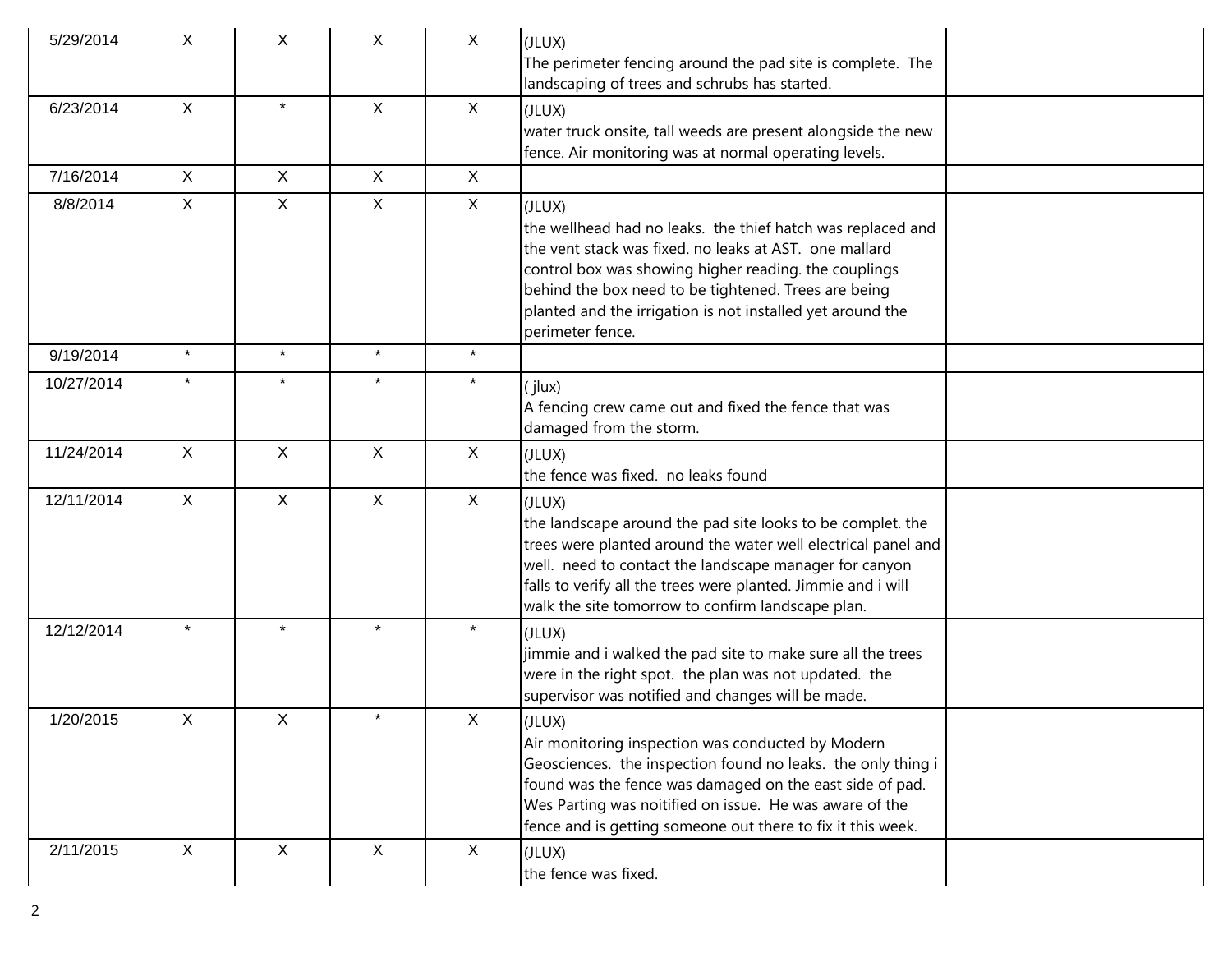| 3/10/2015  | X            | X            | X            | X            |                                                                                                                                                                                                           |  |
|------------|--------------|--------------|--------------|--------------|-----------------------------------------------------------------------------------------------------------------------------------------------------------------------------------------------------------|--|
| 4/27/2015  | $\mathsf{X}$ | $\mathsf{X}$ | $\mathsf{X}$ | $\mathsf{X}$ |                                                                                                                                                                                                           |  |
| 5/11/2015  | $\mathsf{X}$ | $\mathsf{X}$ | $\mathsf{X}$ | $\mathsf{X}$ | (JLUX)<br>landcsape looks good around pad site. the grass inside pad<br>is getting taller and needs to be mowed soon. water is<br>collected at the bottom of the tank.                                    |  |
| 6/4/2015   | $\mathsf{X}$ | $\mathsf{X}$ | $\mathsf{X}$ | X            | (JLUX)<br>tall weeds and grass inside pad. the fence along the<br>northside of the padsite is not secured to the posts.<br>operator was notified of issues.                                               |  |
| 6/24/2015  | $\star$      | $\star$      | $\star$      | $\star$      | (JLUX)<br>tall weeds and grass mowed by operator.                                                                                                                                                         |  |
| 7/15/2015  | $\mathsf{X}$ | $\mathsf{X}$ | $\mathsf{X}$ | X            | (JLUX)<br>tall weeds and grass on site. contacted wes partin and he<br>will take care of the grass this week. lease road has some<br>wash out from rain.                                                  |  |
| 7/28/2015  | $\mathsf{X}$ | X            | $\mathsf{X}$ | $\mathsf{X}$ | (JLUX)<br>Re-inspection was done. The lease road was filled in with<br>new base(rocks) and the grass was mowed. The leak was<br>fixed at the separator.                                                   |  |
| 8/12/2015  | $\mathsf{X}$ | $\mathsf{X}$ | $\mathsf{X}$ | $\mathsf{X}$ |                                                                                                                                                                                                           |  |
| 9/22/2015  | $\star$      | $\star$      | $\star$      | $\star$      | (JLUX)<br>high weeds and grass. operator was notified of issue.                                                                                                                                           |  |
| 10/8/2015  | $\mathsf{X}$ | $\mathsf{X}$ | $\mathsf{X}$ | $\mathsf{X}$ | (JLUX)<br>no leaks found. two trees were dead around the pad.<br>operator nofified of issues. the grass was mowed inside the<br>pad.                                                                      |  |
| 10/27/2015 | X            | $\mathsf{X}$ | $\mathsf{X}$ | $\mathsf{X}$ | (JLUX)<br>no issues onsite.                                                                                                                                                                               |  |
| 11/9/2015  | $\mathsf{X}$ | $\mathsf{X}$ | $\mathsf{X}$ | $\mathsf{X}$ | (JLUX)<br>NO LEAKS FOUND ONSITE.                                                                                                                                                                          |  |
| 11/23/2015 | $\star$      | $\star$      | $\star$      | $\star$      | (JLUX)<br>no leaks found onsite. Two red cedar tree were dead along<br>the perimeter fence line. I talked to the landcsape company<br>man near the site about the trees and he is aware of the<br>issues. |  |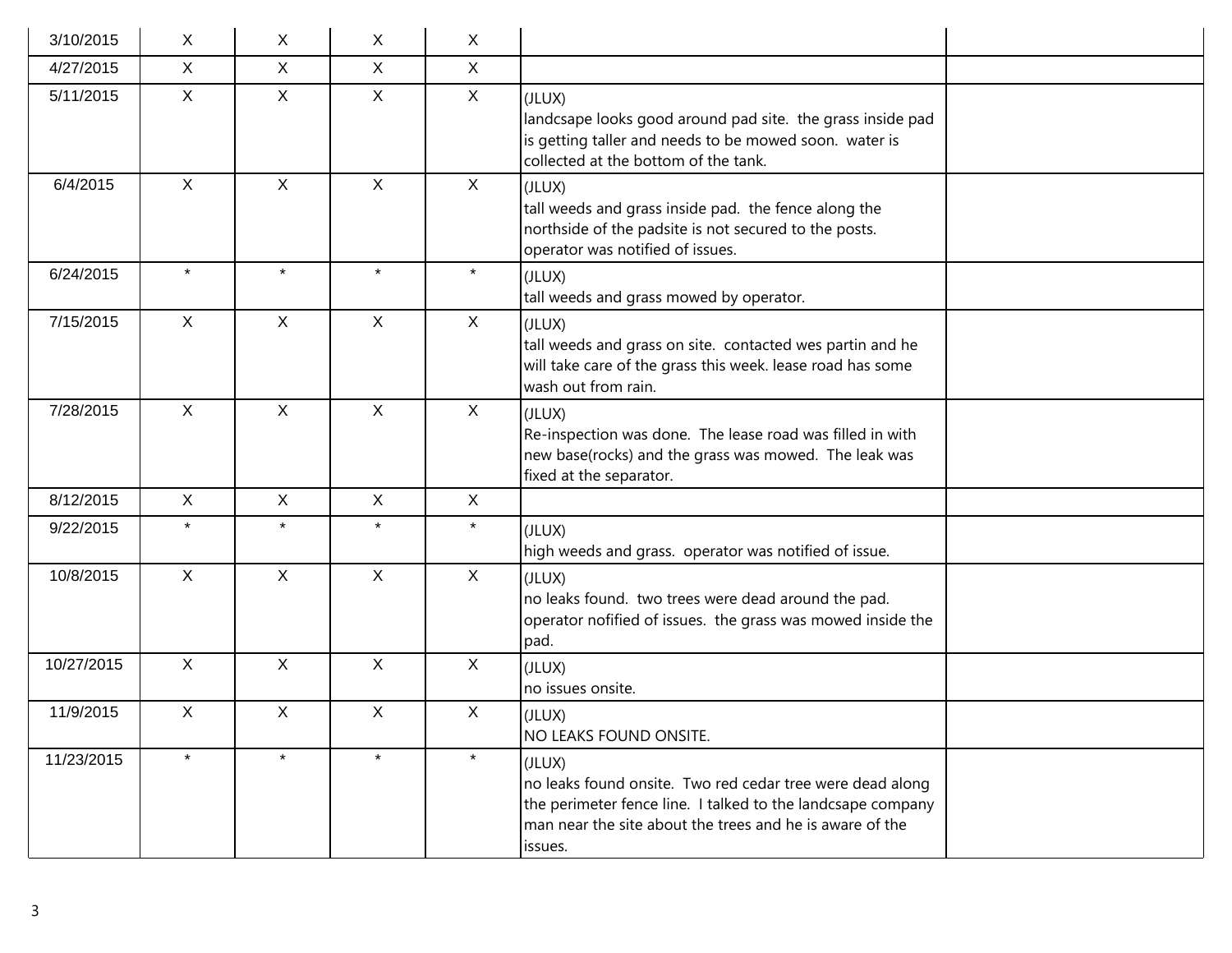| 12/7/2015 | X            | X            | X            | $\sf X$      | (JLUX)<br>the fence was fixed by the operator. no leaks on site.                                                                                                     |
|-----------|--------------|--------------|--------------|--------------|----------------------------------------------------------------------------------------------------------------------------------------------------------------------|
| 1/19/2016 | $\mathsf{X}$ | $\mathsf{X}$ | $\mathsf{X}$ | $\mathsf{X}$ | (JLUX)<br>air monitoring inspection conducted by Modern<br>Goesciences. No leaks found on site but need norm stickers<br>on well heads and separators.               |
| 2/2/2016  | $\star$      | $\star$      | $\star$      | $\star$      | (JLUX)<br>the fencing on the east of pad is needs to be repaired. the<br>bottom of the fence has come untied from the support<br>poles. called operator about issue. |
| 2/3/2016  | $\star$      | $\star$      | $\star$      | $\star$      | (JLUX)<br>the fence was fixed today by Robby and Justin.                                                                                                             |
| 2/8/2016  | $\star$      | $\star$      | $\star$      | $\star$      | (JLUX)<br>fence came undone again at the bottom. called Robby and<br>he will go out and fix the fence.                                                               |
| 2/16/2016 | $\mathsf{X}$ | $\mathsf{X}$ | $\mathsf X$  | $\mathsf{X}$ | (JLUX)<br>fence was fixed by operator. inspection done on site. no<br>leaks.                                                                                         |
| 3/8/2016  | $\star$      | $\star$      | $\star$      | $\star$      | (JLUX)<br>perimeter fence was down near gate entrance. notified the<br>operator.                                                                                     |
| 3/14/2016 | $\mathsf{X}$ | $\mathsf{X}$ | $\mathsf{X}$ | $\mathsf{X}$ | (JLUX)<br>fence was repaired by operator. no other issues                                                                                                            |
| 4/5/2016  | $\star$      | $\star$      | $\star$      | $\star$      | (JLUX)<br>tall weed and grass inside fenceline. Landscape crew putting<br>out mulch around trees.                                                                    |
| 4/18/2016 | $\star$      | $\star$      | $\star$      | $\star$      | (JLUX)<br>operator has mowed the grass and will spray weeds.                                                                                                         |
| 5/3/2016  | $\star$      | $\star$      | $\star$      | $\star$      | (JLUX)<br>operator has fixed the fence that was damaged.                                                                                                             |
| 5/9/2016  |              |              |              |              | (JLUX)<br>water inside tank containment.                                                                                                                             |
| 5/23/2016 | $\star$      | $\star$      | $\star$      | $\star$      | (JLUX)<br>tall weeds and grass inside pad site.                                                                                                                      |
| 6/6/2016  | $\mathsf{X}$ | $\mathsf{X}$ | $\mathsf{X}$ | X            | (JLUX)<br>tall weeds and grass mowed.                                                                                                                                |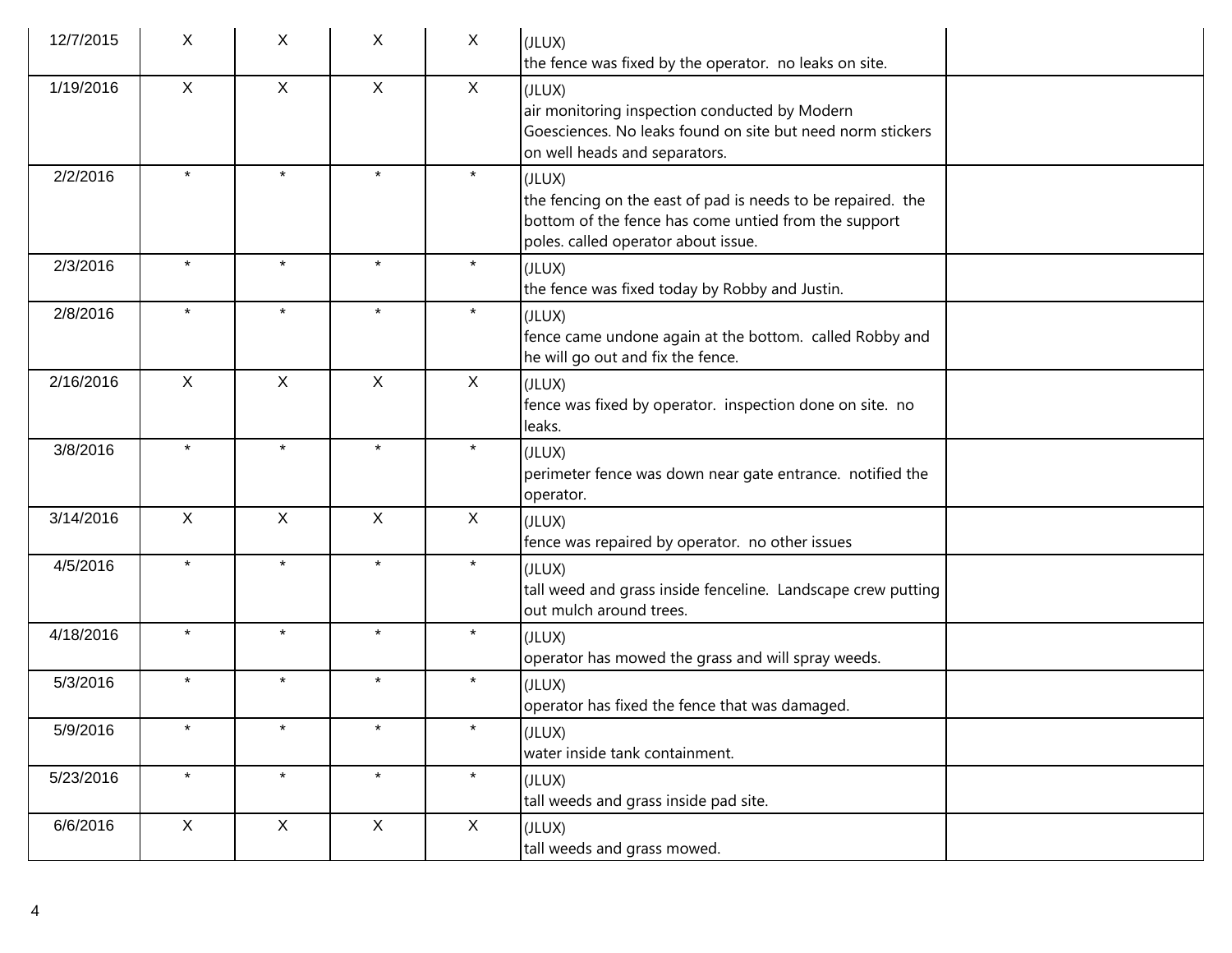| 6/27/2016  |              |              |              | $\star$      | (JLUX)<br>grass was mowed.                                                                                                                                                                |  |
|------------|--------------|--------------|--------------|--------------|-------------------------------------------------------------------------------------------------------------------------------------------------------------------------------------------|--|
| 7/11/2016  | $\star$      | $\star$      | $\star$      | $\star$      | (JLUX)<br>grass is high around the perimeter fence.                                                                                                                                       |  |
| 7/20/2016  | $\mathsf{X}$ | $\mathsf{X}$ | $\mathsf{X}$ | $\star$      | (JLUX)<br>air monitoring inspection with modern geosciences. leak<br>found at wellhead. operator notified. grass was mowed.                                                               |  |
| 8/8/2016   | $\mathsf{X}$ | $\mathsf{X}$ | $\mathsf{X}$ | $\mathsf{X}$ | (JLUX)<br>reinspection done. tall weeds and grass                                                                                                                                         |  |
| 8/23/2016  | $\star$      | $\star$      | $\star$      | $\star$      | (JLUX)<br>grass was mowed                                                                                                                                                                 |  |
| 9/8/2016   | $\star$      | $\star$      | $\star$      | $\star$      | (JLUX)<br>crew mowing the grass and weeds inside the pad.                                                                                                                                 |  |
| 9/26/2016  | $\mathsf{X}$ | X            | X            | $\mathsf{X}$ | (JLUX)<br>tall weeds and grass. the entrance gate needs to be fixed.<br>water is in tank containment needs to be pumped out. no<br>other issues.                                          |  |
| 9/29/2016  | $\star$      | $\star$      | $\star$      | $\star$      | (JLUX)<br>grass was mowed today by operator.                                                                                                                                              |  |
| 10/5/2016  | $\star$      | $\star$      | $\star$      | $\star$      |                                                                                                                                                                                           |  |
| 10/19/2016 | $\star$      | $\star$      | $\star$      | $\star$      |                                                                                                                                                                                           |  |
| 11/11/2016 | $\star$      | $\star$      | $\star$      | $\star$      |                                                                                                                                                                                           |  |
| 12/21/2016 | $\star$      | $\star$      | $\star$      | $\star$      |                                                                                                                                                                                           |  |
| 1/9/2017   | $\star$      | $\star$      | $\star$      | $\star$      |                                                                                                                                                                                           |  |
| 1/30/2017  | X            | $\mathsf{X}$ | $\mathsf{X}$ | $\star$      | (JLUX)<br>air monitoring inspection conducted by modern geosciences<br>today. leaks detected and operator notified of issues. tank<br>had corrosion on bottom.                            |  |
| 2/10/2017  | X            | X            | X            | X            | (JLUX)<br>reinspection done. leaks fixed and tank painted. the<br>perimeter fencing on the north side at the bottom has come<br>lose due to the wind. notified the operator of the issue. |  |
| 2/17/2017  | $\star$      | $\star$      | $\star$      | $\star$      | (JLUX)<br>fence was fixed                                                                                                                                                                 |  |
| 3/21/2017  | $\star$      | $\star$      | $\star$      | $\star$      |                                                                                                                                                                                           |  |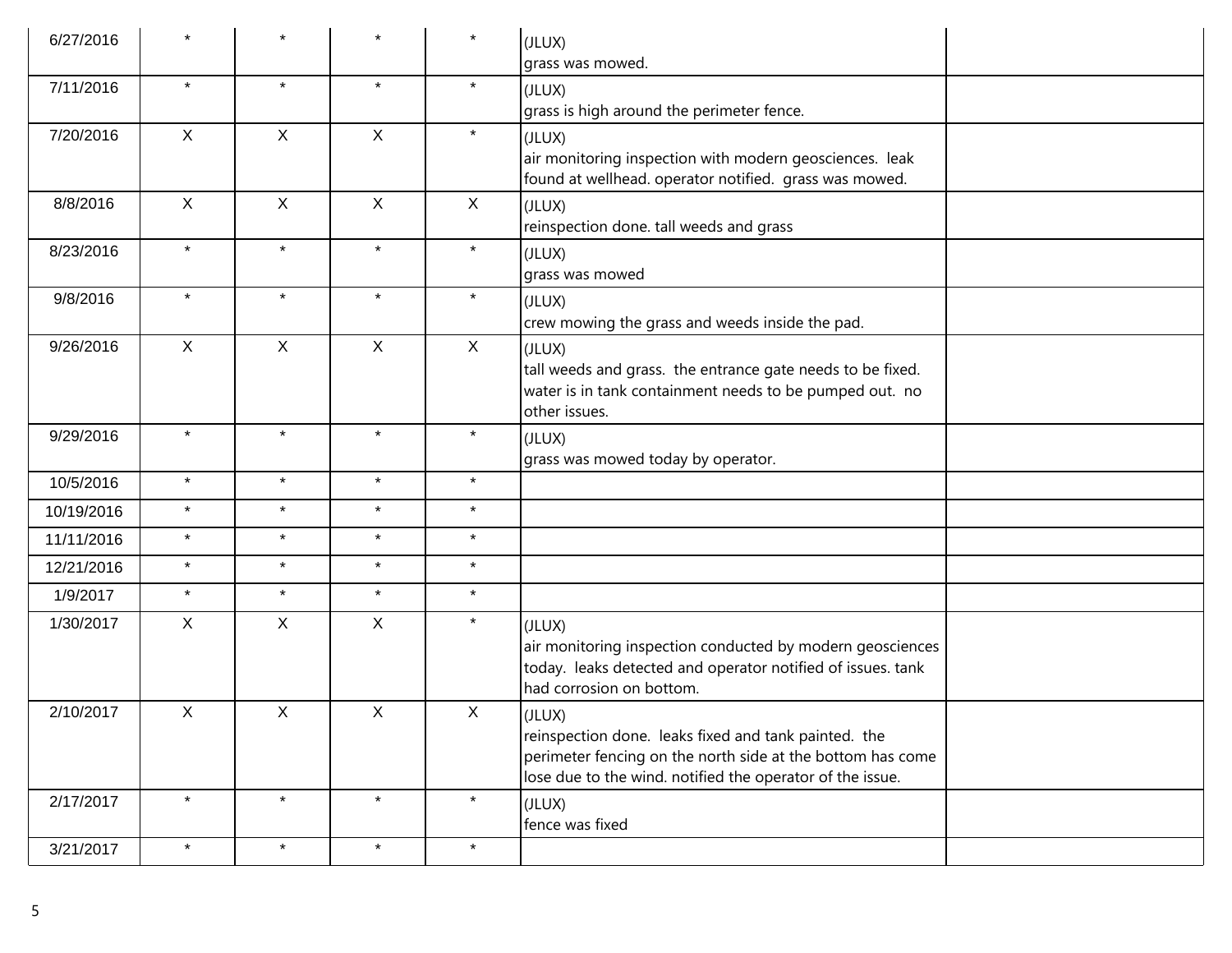| 4/6/2017   |             |             |              | $\star$      | (JLUX)<br>part of the parimeter fence is down on the west side of pad.<br>operator is notified and will repair the fence this week. grass<br>was sprayed but looks like it will need to be mowed if rain<br>comes.                                                                                            |
|------------|-------------|-------------|--------------|--------------|---------------------------------------------------------------------------------------------------------------------------------------------------------------------------------------------------------------------------------------------------------------------------------------------------------------|
| 4/28/2017  | $\star$     | $\star$     | $\star$      | $\star$      | (JLUX)<br>fence was repaired and grass was mowed                                                                                                                                                                                                                                                              |
| 5/9/2017   | $\star$     | $\star$     | $\star$      | $\star$      |                                                                                                                                                                                                                                                                                                               |
| 5/30/2017  | $\star$     | $\star$     | $\star$      | $\star$      |                                                                                                                                                                                                                                                                                                               |
| 6/13/2017  | $\star$     | $\star$     | $\star$      | $\star$      | (JLUX)<br>tall weeds and grass inside pad site. operator was notified<br>and will have a crew out on Friday to mow the grass.                                                                                                                                                                                 |
| 6/15/2017  | $\star$     | $\star$     | $\star$      | $\star$      | (JLUX)<br>grass was mowed.                                                                                                                                                                                                                                                                                    |
| 7/6/2017   | $\star$     | $\star$     | $\star$      | $\star$      | (JLUX)<br>tall weeds and grass inside pad site. notified operator.                                                                                                                                                                                                                                            |
| 7/21/2017  | $\mathsf X$ | X           | $\mathsf X$  | $\star$      | (JLUX)<br>Air monitoring inspections conducted with Modern<br>Geosciences today. A leak was found near well D1H that was<br>subgrade (Flow line) and had surfaced. I took pictures of<br>leak and notified the operator. Both wells were shut after<br>notify the operator. the leak will be fixed on Monday. |
| 8/7/2017   | $\mathsf X$ | $\mathsf X$ | $\mathsf{X}$ | $\mathsf{X}$ | (JLUX)<br>reinspection was done today. no leaks found on site.                                                                                                                                                                                                                                                |
| 8/30/2017  | $\star$     | $\star$     | $\star$      | $\star$      | (JLUX)<br>tall weeds and grass inside of pad. the grass will be mowed<br>this week.                                                                                                                                                                                                                           |
| 9/15/2017  | $\star$     | $\star$     | $\star$      | $\star$      | (JLUX)<br>the grass was mowed inside and outside of the pad site.                                                                                                                                                                                                                                             |
| 10/3/2017  | $\mathsf X$ | $\mathsf X$ | $\mathsf{X}$ | $\mathsf{X}$ | (JLUX)<br>no issues. baker hughes truck on location to fix pump that<br>goes to inhibitor                                                                                                                                                                                                                     |
| 10/23/2017 | $\mathsf X$ | $\star$     | $\mathsf X$  | $\mathsf X$  | (JLUX)<br>weeds are getting high inside fence. no leaks on site.<br>notified operator                                                                                                                                                                                                                         |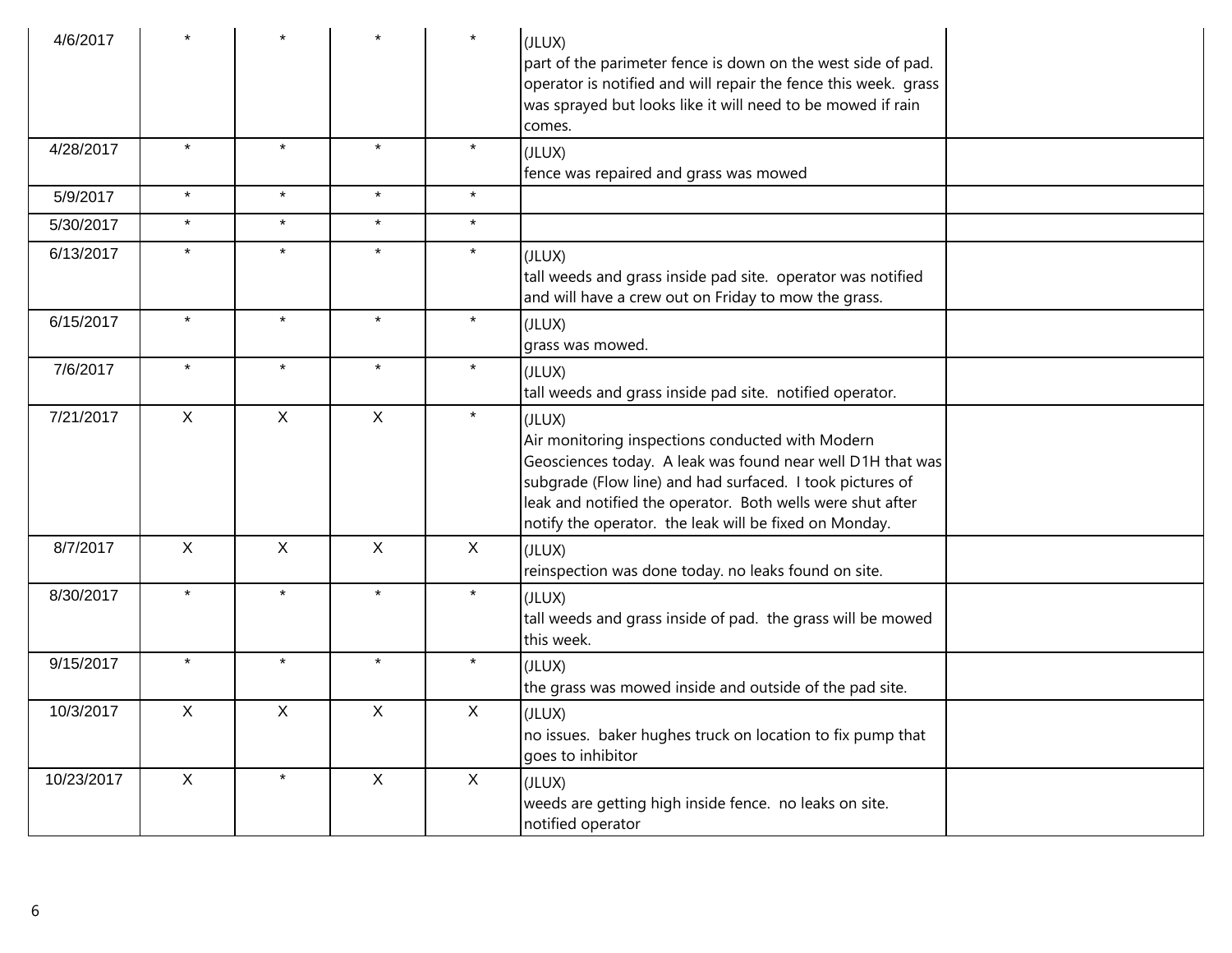| 11/13/2017 |              |              |              | $\star$      | (JLUX)<br>conducted monthly inspection. tall weeds near fence.<br>operator was notified                                                                                                                                       |
|------------|--------------|--------------|--------------|--------------|-------------------------------------------------------------------------------------------------------------------------------------------------------------------------------------------------------------------------------|
| 11/17/2017 | $\star$      | $\star$      | $\star$      | $\star$      | (JLUX)<br>The tall weeds and grass was mowed by the operator.                                                                                                                                                                 |
| 12/7/2017  | $\star$      | $\star$      | $\star$      | $\star$      | (JL) no issues.                                                                                                                                                                                                               |
| 1/10/2018  | $\mathsf X$  | X            | $\mathsf{X}$ | $\mathsf{X}$ | (JLUX)<br>no issues                                                                                                                                                                                                           |
| 1/17/2018  | X            | $\mathsf{X}$ | $\mathsf{X}$ | $\star$      | (JLUX)<br>Air monitoring inspection conducted by modern geosciences<br>today. Leaks were found at the separators mallard boxes.<br>The operator was notified of the small leaks.                                              |
| 1/31/2018  | $\mathsf{X}$ | $\mathsf{X}$ | $\mathsf{X}$ | X            | (JLUX)<br>reinspection done today. No leaks found.                                                                                                                                                                            |
| 2/7/2018   | $\mathsf{X}$ | $\mathsf{X}$ | $\mathsf{X}$ | X            | (JLUX)<br>no issues.                                                                                                                                                                                                          |
| 2/15/2018  | $\mathsf{X}$ | $\mathsf{X}$ | $\mathsf{X}$ | X            | (JLUX)<br>conducted inspection. no issues on site.                                                                                                                                                                            |
| 3/14/2018  | $\mathsf{X}$ | $\mathsf{X}$ | $\mathsf{X}$ | X            | (JLUX)<br>Water truck on location pumping water out of the tank and<br>containment area. The water has washed out underneath<br>the tank. Notified the operator about the issue. No leaks<br>were found during inspection.    |
| 4/12/2018  | $\mathsf{X}$ | X            | $\mathsf{X}$ | X            | (JLUX)<br>no issues.                                                                                                                                                                                                          |
| 4/24/2018  | $\mathsf{X}$ | $\mathsf{X}$ | $\star$      | $\star$      | (JLUX)<br>Both snap valves at separators were staying open and not<br>closing properly. Notified the operator of leaks. The fence<br>needed to be repaired due to high winds. The fence and<br>leaks will be fixed this week. |
| 5/8/2018   | X            | X            | X            | X            | (JLUX)<br>lease operator on site. no leaks found.                                                                                                                                                                             |
| 6/5/2018   | X            | X            | X            | X            | (JLUX)<br>no issues on site.                                                                                                                                                                                                  |
| 6/25/2018  | X            | $\mathsf{X}$ | $\mathsf{X}$ | X            | (JLUX)<br>no issues on site.                                                                                                                                                                                                  |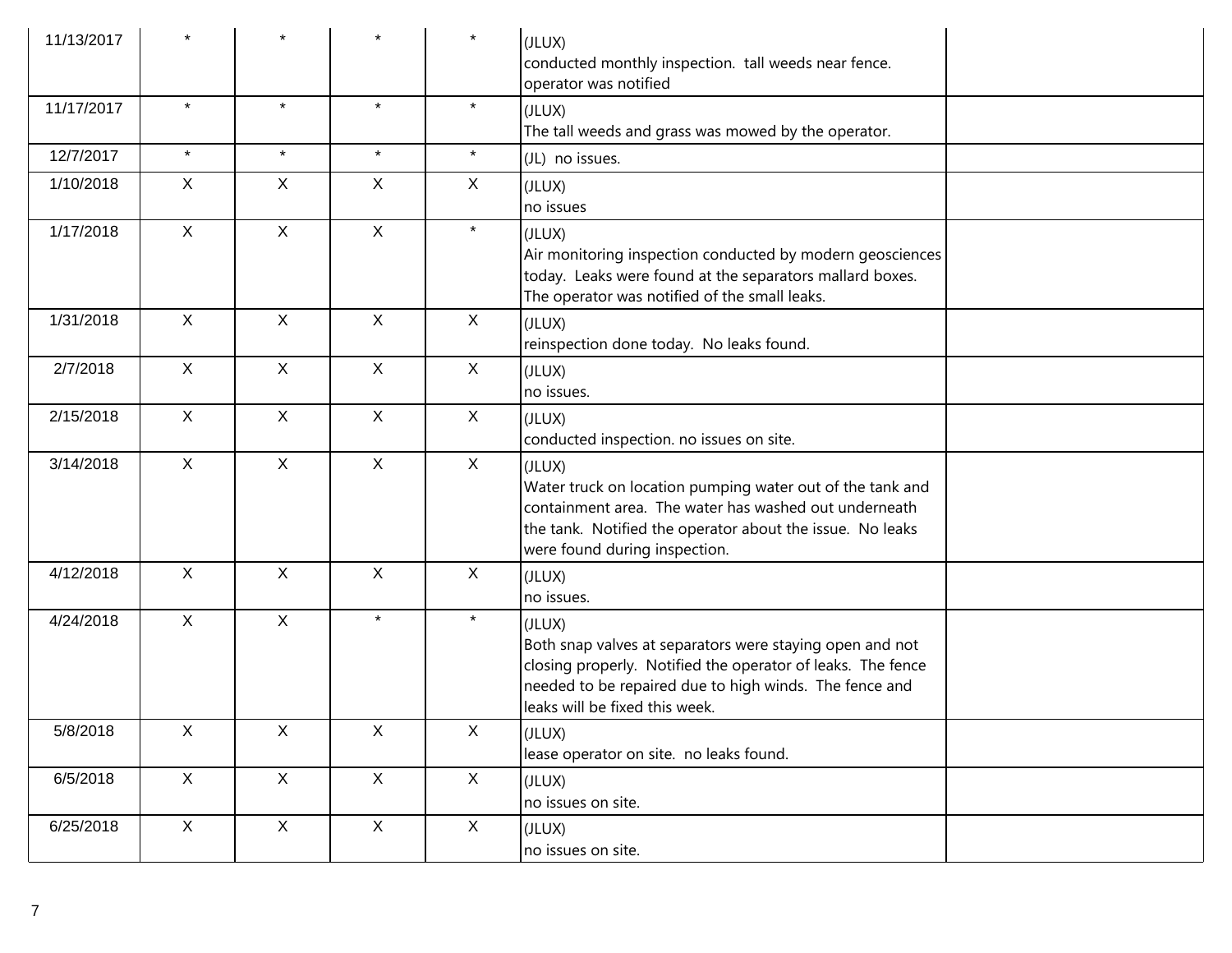| 7/18/2018  | X            |              | X            | $\mathsf{X}$ | (JLUX)<br>tall weeds and grass on site. notified operator.                                                                                                                                                                                                                                                                                                                                                          |
|------------|--------------|--------------|--------------|--------------|---------------------------------------------------------------------------------------------------------------------------------------------------------------------------------------------------------------------------------------------------------------------------------------------------------------------------------------------------------------------------------------------------------------------|
| 7/25/2018  | X            | $\mathsf{X}$ | $\mathsf{X}$ | $\sf X$      | (JLUX)<br>air monitoring inspection conducted by modern geosciences<br>today. no leaks detected during inspection. grass was<br>mowed.                                                                                                                                                                                                                                                                              |
| 8/15/2018  | $\mathsf{X}$ | $\mathsf{X}$ | $\mathsf{X}$ | $\sf X$      | (JLUX)<br>$ $ no issues on site.                                                                                                                                                                                                                                                                                                                                                                                    |
| 9/13/2018  | $\mathsf{X}$ | $\mathsf{X}$ | $\star$      | $\mathsf{X}$ | (JLUX)<br>about 30 foot of the top perimeter fence has come lose on<br>south side of pad. A small hole in the ground has appeared<br>with wood next to the east wellhead. contacted the operator.                                                                                                                                                                                                                   |
| 9/28/2018  | $\mathsf{X}$ | X            | $\star$      | $\mathsf{X}$ | (JLUX)<br>conducted inspection. talked to operator today. the fence<br>will be fixed next week.                                                                                                                                                                                                                                                                                                                     |
| 10/22/2018 | $\star$      | $\star$      | $\star$      | $\star$      | (JLUX)<br>Fence was going to be fixed next week.                                                                                                                                                                                                                                                                                                                                                                    |
| 11/28/2018 | $\mathsf{X}$ | $\mathsf{X}$ | $\star$      | $\mathsf X$  | (JLUX)<br>water truck on site. southside of perimeter fence needs to<br>be repaired. no other issues found.                                                                                                                                                                                                                                                                                                         |
| 12/4/2018  | $\mathsf{X}$ | X            | $\star$      | $\sf X$      | (JLUX)<br>checked on fence. no issues on site.                                                                                                                                                                                                                                                                                                                                                                      |
| 1/7/2019   | $\star$      | $\star$      | $\star$      | $\star$      |                                                                                                                                                                                                                                                                                                                                                                                                                     |
| 1/14/2019  | $\mathsf{X}$ | $\mathsf{X}$ | $\mathsf X$  | $\star$      | (JLUX)<br>air monitoring inspections were conducted with modern<br>goesciences. a leak was found at separator. water in<br>containment under tank. tank and cat walk showing bad<br>corrosion. 5 fence panels were down on south side of pad.<br>took pictures and notified the operator about issues. fence<br>and leak were fixed that afternoon by operator. water truck<br>was called in for the water at tank. |
| 1/25/2019  | $\mathsf{X}$ | $\mathsf{X}$ | $\mathsf X$  | $\mathsf X$  | (JLUX)<br>leak and fence was fixed. tank was painted at bottom. cat<br>walk was fixed.                                                                                                                                                                                                                                                                                                                              |
| 2/7/2019   | $\mathsf{X}$ | $\mathsf X$  | $\mathsf{X}$ | $\mathsf{X}$ | (JLUX)<br>Tank was painted and no leaks found on site.                                                                                                                                                                                                                                                                                                                                                              |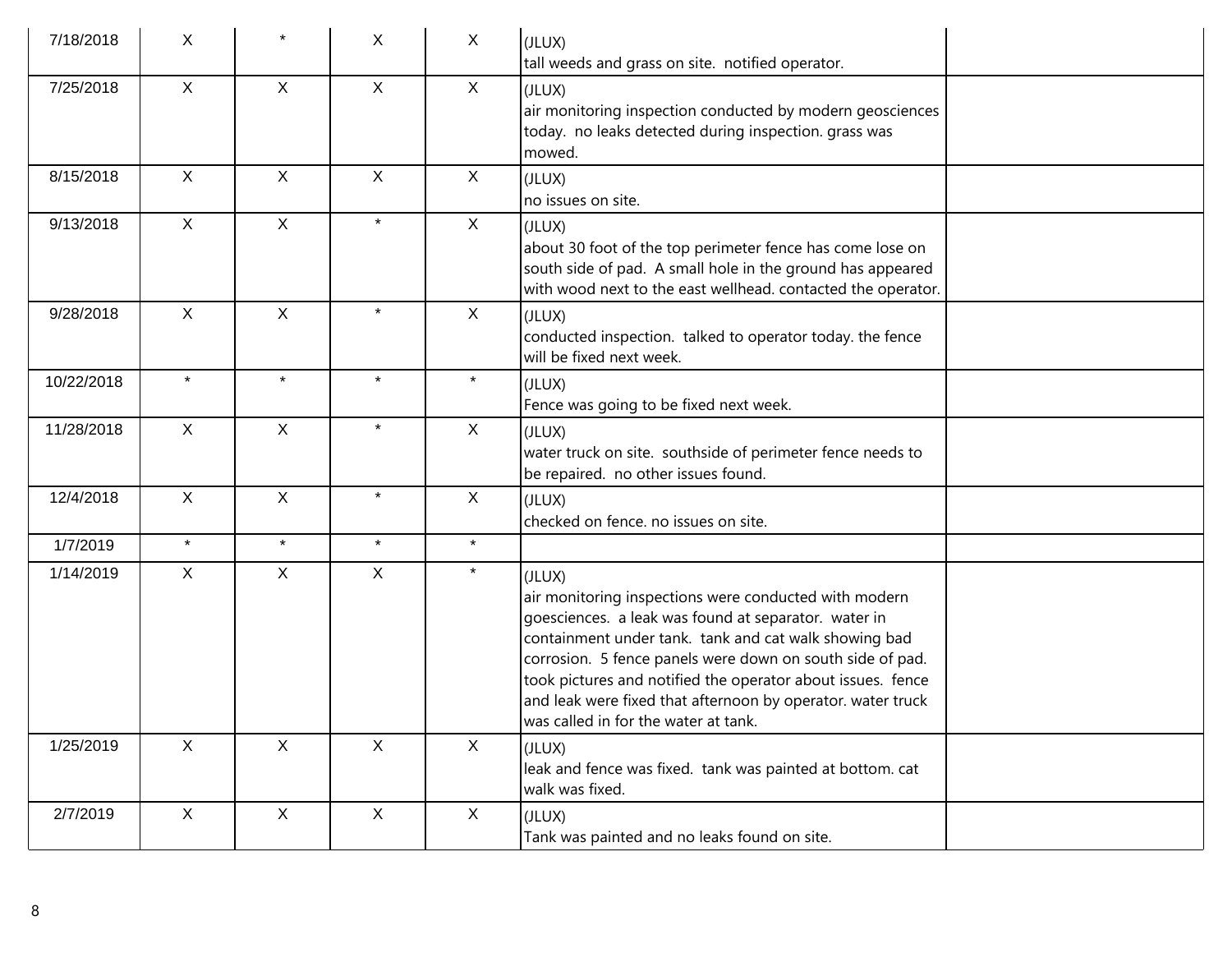| 3/11/2019  | X            | X            | X            | $\mathsf{X}$ | (JLUX)<br>no issues on site.                                                                                                                                                                                                                                                            |
|------------|--------------|--------------|--------------|--------------|-----------------------------------------------------------------------------------------------------------------------------------------------------------------------------------------------------------------------------------------------------------------------------------------|
| 4/24/2019  | $\mathsf{X}$ | $\mathsf{X}$ | $\mathsf{X}$ | $\mathsf{X}$ | (JLUX)<br>no issues. standing water on site due to rain.                                                                                                                                                                                                                                |
| 5/7/2019   | $\mathsf{X}$ | $\mathsf{X}$ | $\mathsf{X}$ | $\mathsf{X}$ | (JLUX)<br>no issues on site.                                                                                                                                                                                                                                                            |
| 6/7/2019   | $\mathsf{X}$ | $\mathsf{X}$ | $\mathsf{X}$ | $\mathsf{X}$ | (JLUX)<br>no issues on site.                                                                                                                                                                                                                                                            |
| 7/11/2019  | $\mathsf{X}$ | $\mathsf{X}$ | $\mathsf{X}$ | $\mathsf{X}$ | (JLUX)<br>no issues on site                                                                                                                                                                                                                                                             |
| 7/24/2019  | X            | $\mathsf{X}$ | $\mathsf{X}$ | $\mathsf{X}$ | (JLUX)<br>air monitoring inspection conducted today with Modern<br>Geosciences. No leaks were detected during inspection.                                                                                                                                                               |
| 8/5/2019   | $\mathsf{X}$ | X            | $\mathsf{X}$ | $\mathsf{X}$ | (JLUX)<br>no issues on site                                                                                                                                                                                                                                                             |
| 9/5/2019   | X            | $\mathsf{X}$ | $\mathsf{X}$ | $\mathsf{X}$ | no leaks found on site.                                                                                                                                                                                                                                                                 |
| 10/11/2019 | $\mathsf{X}$ | $\star$      | X            | X            | no leaks. tall weeds and grass.                                                                                                                                                                                                                                                         |
| 11/18/2019 | X            | X            | $\mathsf{X}$ | $\mathsf{X}$ | no leaks found on site. water needs to be pulled from<br>containment (tank).                                                                                                                                                                                                            |
| 12/3/2019  | $\mathsf{X}$ | X            | $\mathsf{X}$ | $\mathsf{X}$ | conducted inspection. no leaks found onsite.                                                                                                                                                                                                                                            |
| 1/8/2020   | $\mathsf{X}$ | X            | $\mathsf{X}$ | $\star$      | Air monitoring inspection conducted with Modern<br>Geosciences Small leak found at Separator #2 mallard box.<br>The pumper was notified of leak and will come out this<br>afternoon and fix the leak. No other issues were found.<br>the leaks were fixed that afternoon by the pumper. |
| 2/20/2020  | $\mathsf{X}$ | $\mathsf{X}$ | $\mathsf{X}$ | $\mathsf{X}$ | no leaks found on site.                                                                                                                                                                                                                                                                 |
| 3/18/2020  | $\mathsf{X}$ | $\mathsf{X}$ | $\mathsf{X}$ | $\mathsf{X}$ | no issues on site.                                                                                                                                                                                                                                                                      |
| 4/8/2020   | X            | X            | $\mathsf{X}$ | $\mathsf{X}$ | water in containment area and corrosion inhibitor pump is<br>leaking at wellhead 1H. pumper was notified of issues and<br>will fix them on Thursday.                                                                                                                                    |
| 5/11/2020  | X            | $\mathsf{X}$ | $\star$      | $\star$      | conducted inspection today. Found a small leak at #2<br>separator mallard box (snap valve) and top of perimeter<br>fence (on east side) needs to be fixed. Contacted pumper<br>and he will fix the issues today.                                                                        |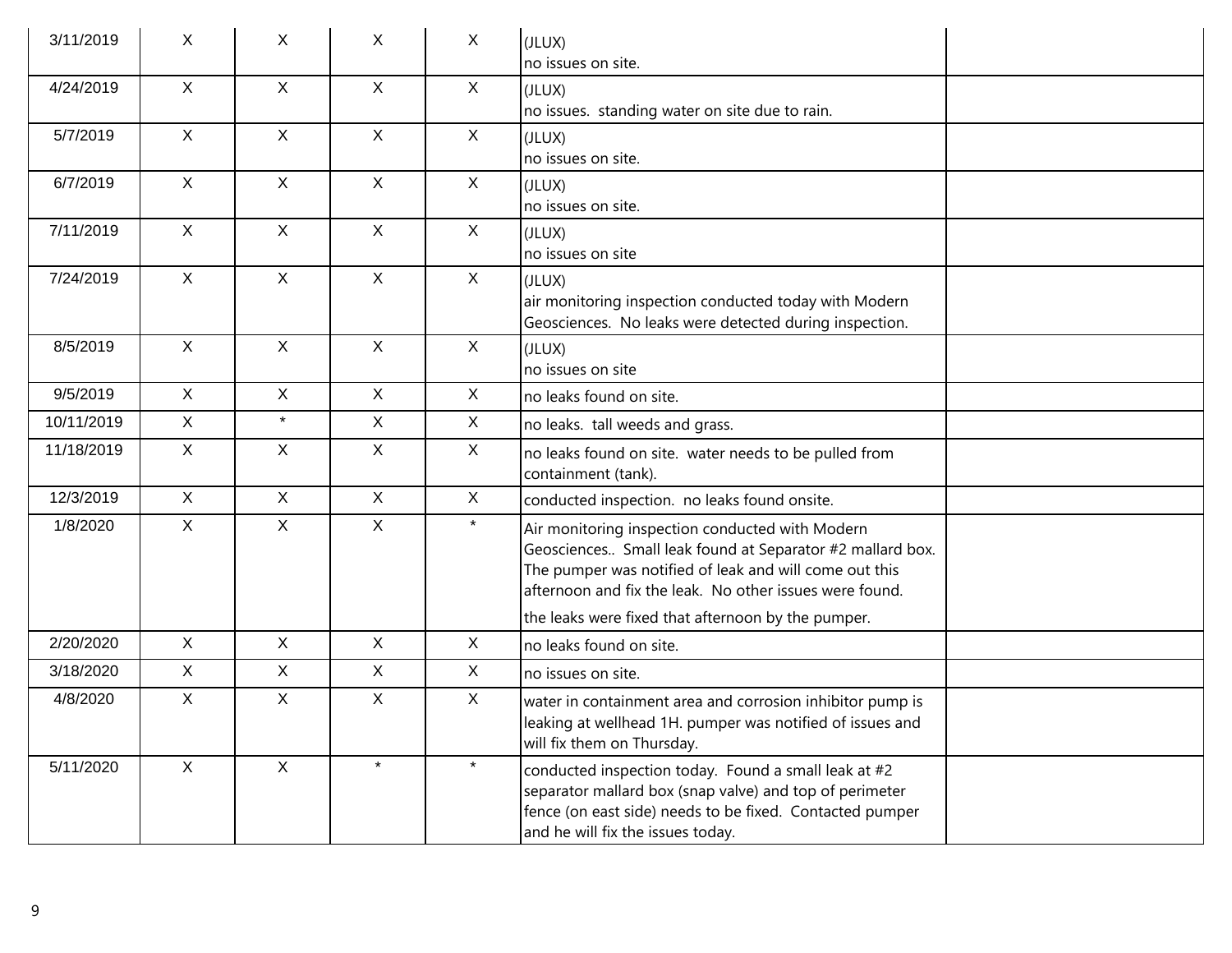| 6/22/2020  | X            |              | X            | X            | tall weeds and grass inside the pad site. notified the<br>operator.                                                                                                                                                                                                                                                                                                                                                         |
|------------|--------------|--------------|--------------|--------------|-----------------------------------------------------------------------------------------------------------------------------------------------------------------------------------------------------------------------------------------------------------------------------------------------------------------------------------------------------------------------------------------------------------------------------|
| 7/15/2020  | X            | $\mathsf{X}$ | X            | X            | no issues on site.                                                                                                                                                                                                                                                                                                                                                                                                          |
| 7/23/2020  | $\mathsf{X}$ | $\star$      | X            | $\star$      | Conducted an air monitoring inspection today with Modern<br>Geosciences. There were leaks at the #1 separator. The<br>mallard box snap valve was leaking and needs to be<br>replaced. The small tank next to separator #1 has a leak at<br>the bottom (corrosion) where the pipe goes underneath the<br>tank, Also, tall weeds and grass inside pad needs mowing.<br>The operator was notified of issues and will fix them. |
| 7/29/2020  | X            | $\mathsf{X}$ | $\mathsf{X}$ | $\mathsf{X}$ | Re-inspection completed today. The small leaks at the<br>separator were fixed by the operator. The grass was mowed<br>inside pad site. New thief hatch lid was placed on tank.                                                                                                                                                                                                                                              |
| 8/18/2020  | $\mathsf{X}$ | $\mathsf{X}$ | $\mathsf{X}$ | X            | grass is tall inside pad. pumper was on site and is aware of<br>issue.                                                                                                                                                                                                                                                                                                                                                      |
| 8/25/2020  | X            | $\mathsf{X}$ | $\mathsf{X}$ | X            | grass was mowed by operator.                                                                                                                                                                                                                                                                                                                                                                                                |
| 9/24/2020  | $\mathsf{X}$ | $\mathsf{X}$ | $\mathsf{X}$ | X            | no issues on site.                                                                                                                                                                                                                                                                                                                                                                                                          |
| 10/12/2020 | X            | $\mathsf{X}$ | $\mathsf{X}$ | X            | no leaks found on site at time of inspection.                                                                                                                                                                                                                                                                                                                                                                               |
| 11/5/2020  | $\mathsf{X}$ | $\mathsf{X}$ | X.           | $\mathsf{X}$ | no issues on site. water truck was on location at time of<br>inspection.                                                                                                                                                                                                                                                                                                                                                    |
| 11/18/2020 | X            | $\mathsf{X}$ | $\mathsf{X}$ | $\mathsf{X}$ | no issues on site.                                                                                                                                                                                                                                                                                                                                                                                                          |
| 12/3/2020  | $\mathsf{X}$ | $\mathsf{X}$ | $\mathsf{X}$ | $\mathsf{X}$ | no issues on site                                                                                                                                                                                                                                                                                                                                                                                                           |
| 1/6/2021   | $\mathsf{X}$ | $\mathsf{X}$ | X.           | X            | no issues on site.                                                                                                                                                                                                                                                                                                                                                                                                          |
| 1/25/2021  | X            | $\mathsf{X}$ | $\mathsf{X}$ | $\mathsf{X}$ | no issues on site at time of inspection.                                                                                                                                                                                                                                                                                                                                                                                    |
| 1/26/2021  | $\mathsf{X}$ | $\mathsf{X}$ | X.           | $\star$      | Conducted air monitoring inspections with Modern<br>Geosciences today. No leaks were detected at time of<br>inspection. Water needs to be pumped out around tank.<br>No NORM onsite.                                                                                                                                                                                                                                        |
| 2/8/2021   | $\mathsf{X}$ | X            | X            | X            | no issues on site today.                                                                                                                                                                                                                                                                                                                                                                                                    |
| 3/25/2021  | $\mathsf{X}$ | $\mathsf{X}$ | X            | $\mathsf{X}$ | no issues on site. water holding in containment area that<br>needs to be pumped out under the storage tank,                                                                                                                                                                                                                                                                                                                 |
| 4/27/2021  | $\mathsf{X}$ | X            | $\mathsf{X}$ | X            | no issues onsite.                                                                                                                                                                                                                                                                                                                                                                                                           |
| 5/3/2021   | X            | $\mathsf{X}$ | $\mathsf{X}$ | X            | no issues at time of inspection.                                                                                                                                                                                                                                                                                                                                                                                            |
| 6/4/2021   | X            | X            | $\mathsf{X}$ | X            | water in containment area and needs to be pumped out<br>around tank, no other issues on site at time of inspection.                                                                                                                                                                                                                                                                                                         |